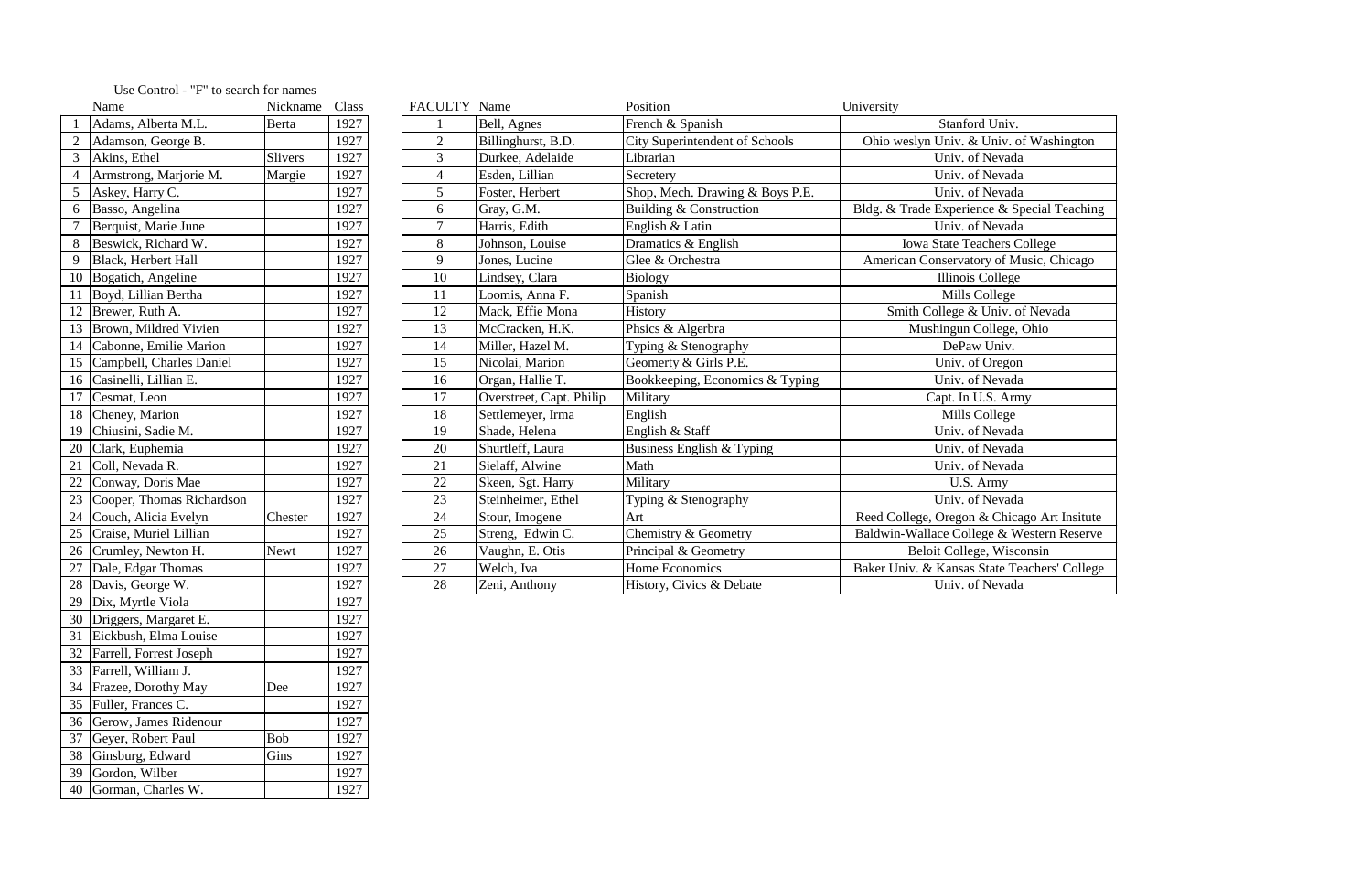| 41 | Grenner, Louise           |               | 1927 |
|----|---------------------------|---------------|------|
| 42 | Grover, Dorothy B.        | Dot           | 1927 |
| 43 | Hall, Kenneth B.          |               | 1927 |
| 44 | Hargrove, Donald F.       | Don           | 1927 |
| 45 | Harrington, Dan R         |               | 1927 |
| 46 | Harris, John              |               | 1927 |
| 47 | Hartman, Sara             |               | 1927 |
| 48 | Hayden, Perry W.          |               | 1927 |
| 49 | Headley, Francis B.       |               | 1927 |
| 50 | Heehs, Eugene Walter      |               | 1927 |
| 51 | Hendricks, Evelyn Eleanor |               | 1927 |
| 52 | Henrichs, James           | Jim           | 1927 |
| 53 | Hicks, Mary Margaret      |               | 1927 |
| 54 | Hobbs, Eileen Maude       |               | 1927 |
| 55 | Hoskins, May              | Mickie        | 1927 |
| 56 | Hughes, Jean Elizabeth    | <b>Smiles</b> | 1927 |
| 57 | Humphrey, Marvin B.       | Hump          | 1927 |
| 58 | Huskey, Frank             |               | 1927 |
| 59 | Jacobs, Tillie Lena       |               | 1927 |
| 60 | Jenkins, Helen Maxine     | Johnny        | 1927 |
| 61 | Jensen, Edna              |               | 1927 |
| 62 | Jensen, Esther            |               | 1927 |
| 63 | Johnstone, Elizabeth Jane | Johnie        | 1927 |
| 64 | Jones, Clarence K.        |               | 1927 |
| 65 | Jones, Marian L.          |               | 1927 |
| 66 | Kane, Mary Elizabeth      | Molly         | 1927 |
| 67 | Kelley, Edward            | Pat           | 1927 |
| 68 | Kernek, Doris Geraldine   |               | 1927 |
| 69 | Kietzke, James Ellsworth  |               | 1927 |
| 70 | Lamerton, Lois E.         |               | 1927 |
| 71 | Larsen, Lester            |               | 1927 |
| 72 | Layman, J. Theo Jr.       | Ted           | 1927 |
| 73 | Lewis, James Norman       | Jim           | 1927 |
| 74 | Ligon, Marjorie           |               | 1927 |
| 75 | Logan, Mabel Lang         |               | 1927 |
| 76 | Loomis, Frandsen Eugene   | Bud           | 1927 |
| 77 | Lozano, Dolores           |               | 1927 |
| 78 | Lyons, Lucile Agnes       |               | 1927 |
| 79 | Maclean, George           | <b>Bum</b>    | 1927 |
| 80 | Madsen, Lola Cathrina     | "I"           | 1927 |
| 81 | Marcili, Angelina Mary    |               | 1927 |
| 82 | Martin, Wesley M.         |               | 1927 |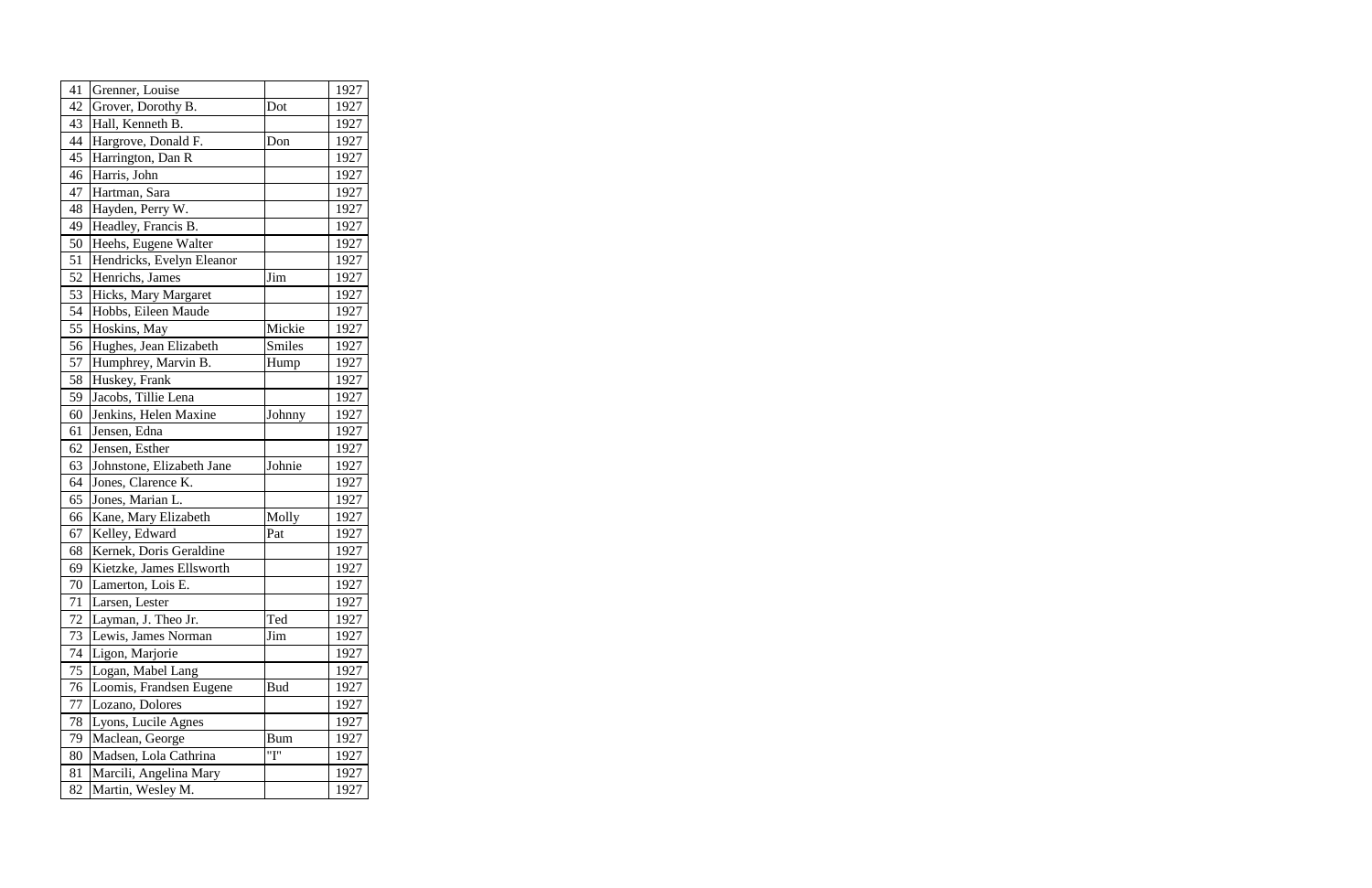| 83  | Masuero, Louisa                |         | 1927 |
|-----|--------------------------------|---------|------|
| 84  | May, June                      |         | 1927 |
| 85  | McAnally, Berry                |         | 1927 |
| 86  | McCall, Phillip Joseph         | Phil    | 1927 |
| 87  | McCarty, Raymond Eugene        |         | 1927 |
| 88  | McDonald, Bessie Frances       |         | 1927 |
| 89  | McDonnell, Joe T.              | Tommy   | 1927 |
| 90  | McGee, Aileen R.               |         | 1927 |
| 91  | McGinty, Genevieve Grace       |         | 1927 |
| 92  | Mehard, Bernice Stuht          |         | 1927 |
| 93  | Melillo, Jospehine             |         | 1927 |
| 94  | Mery, Camille                  | Commie  | 1927 |
| 95  | Mery, Fernan G.                |         | 1927 |
| 96  | Molini, John                   |         | 1927 |
| 97  | Nagy, Ruth Lucille             | Lu      | 1927 |
| 98  | Nelson, George Elmer           |         | 1927 |
| 99  | Nelson, Valborg Karen          | Shrimp  | 1927 |
| 100 | Nenzel, Hutchison A.           | Hutch   | 1927 |
| 101 | Olson, Ellen M.                |         | 1927 |
| 102 | Olson, Margaret Evangeline     | Swede   | 1927 |
| 103 | Parker, Anna                   |         | 1927 |
|     | 104 Parker, Irma               |         | 1927 |
|     | 105 Parsons, William King      | Bill    | 1927 |
|     | 106 Pendleton, Winnifred Alma  |         | 1927 |
| 107 | Piazzo, Olga                   | Nitcher | 1927 |
|     | 108   Pickersgill, Margaret M. |         | 1927 |
|     | 109 Pierson, Gwendolyn         | Toadie  | 1927 |
|     | 110 Pressell, Paul Eugene      |         | 1927 |
|     | 111 Proebstel, Jack K.         |         | 1927 |
|     | 112 Raiche, Adele E.           |         | 1927 |
|     | 113 Reese, Gomer B.            |         | 1927 |
|     | $114$ Rich, Joy                |         | 1927 |
|     | 115 Robertini, Alice A.        | Babe    | 1927 |
| 116 | Robinson, Harry J.             |         | 1927 |
| 117 | Rogers, Elsworth Franklin      |         | 1927 |
|     | 118 Rovetti, Blanche Anita     |         | 1927 |
|     | 119 Rowe, Dorothy              |         | 1927 |
|     | 120 Russell, Lois M.           |         | 1927 |
| 121 | Ryan, Harold                   |         | 1927 |
| 122 | Savage, James C.               | Jim     | 1927 |
| 123 | Shedd, Florence M.             |         | 1927 |
| 124 | Shields, Dorothy               |         | 1927 |